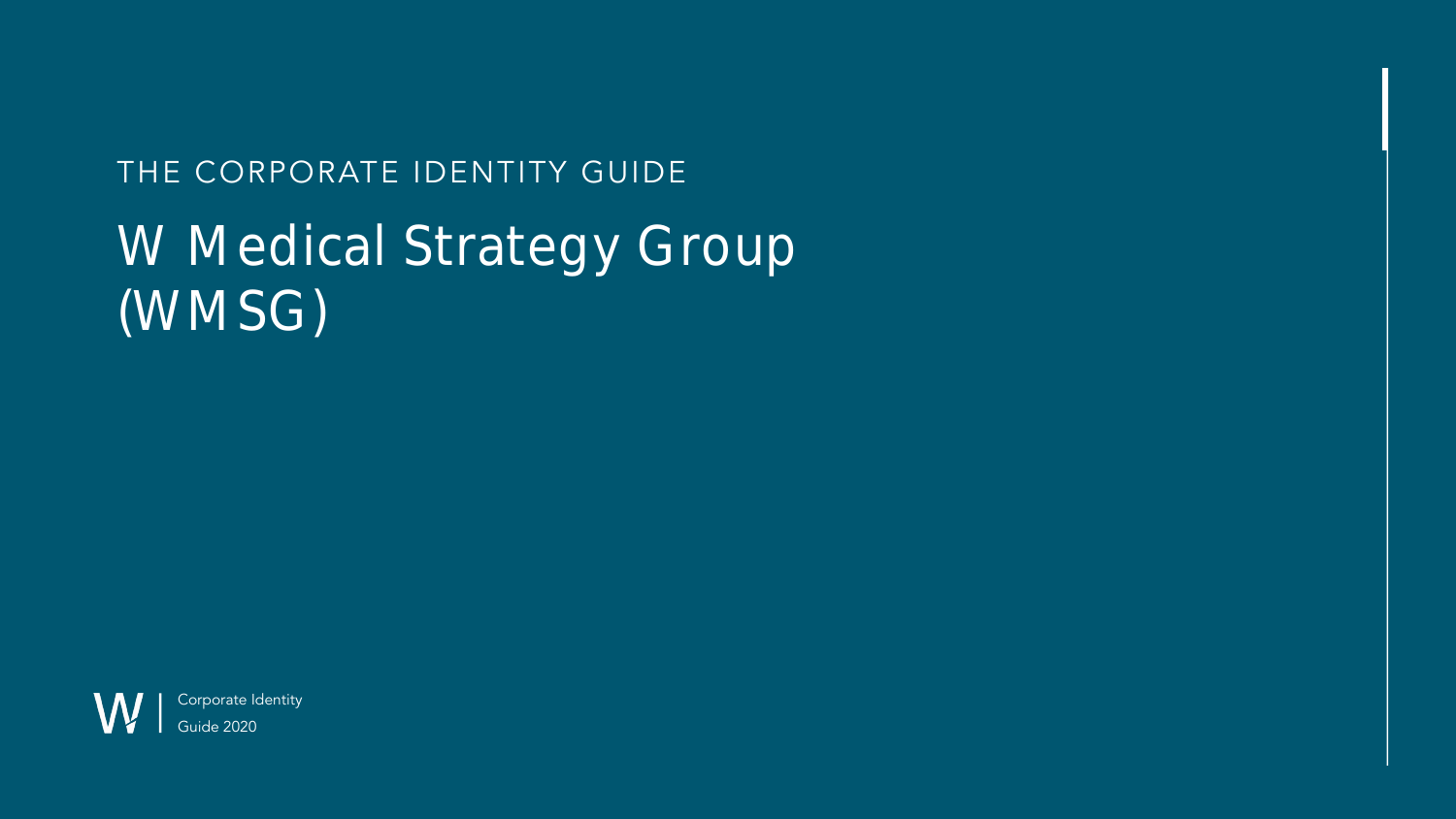| <b>Brand</b>    | BRAND INSPIRATION        | 4 |
|-----------------|--------------------------|---|
| <b>Overview</b> | MISSION STATEMENT        | 5 |
|                 | MOTTO                    | Ô |
|                 | BRAND PLATFORM           |   |
|                 | <b>IDENTITY ELEMENTS</b> |   |

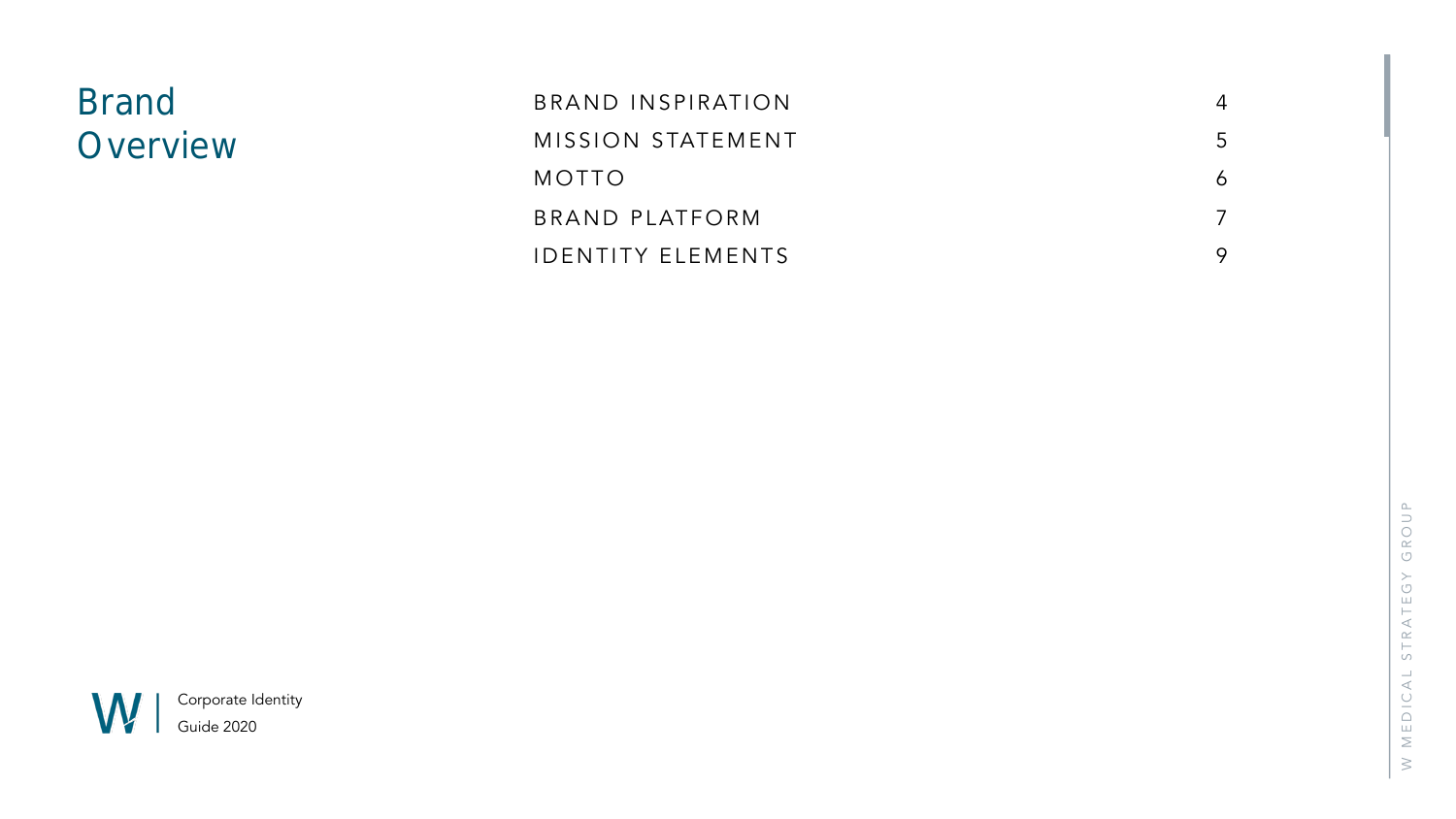W Medical Strategy Group (WMSG) is a healthcare consulting firm with deep industry expertise to help companies reach their target markets and achieve optimal business goals.

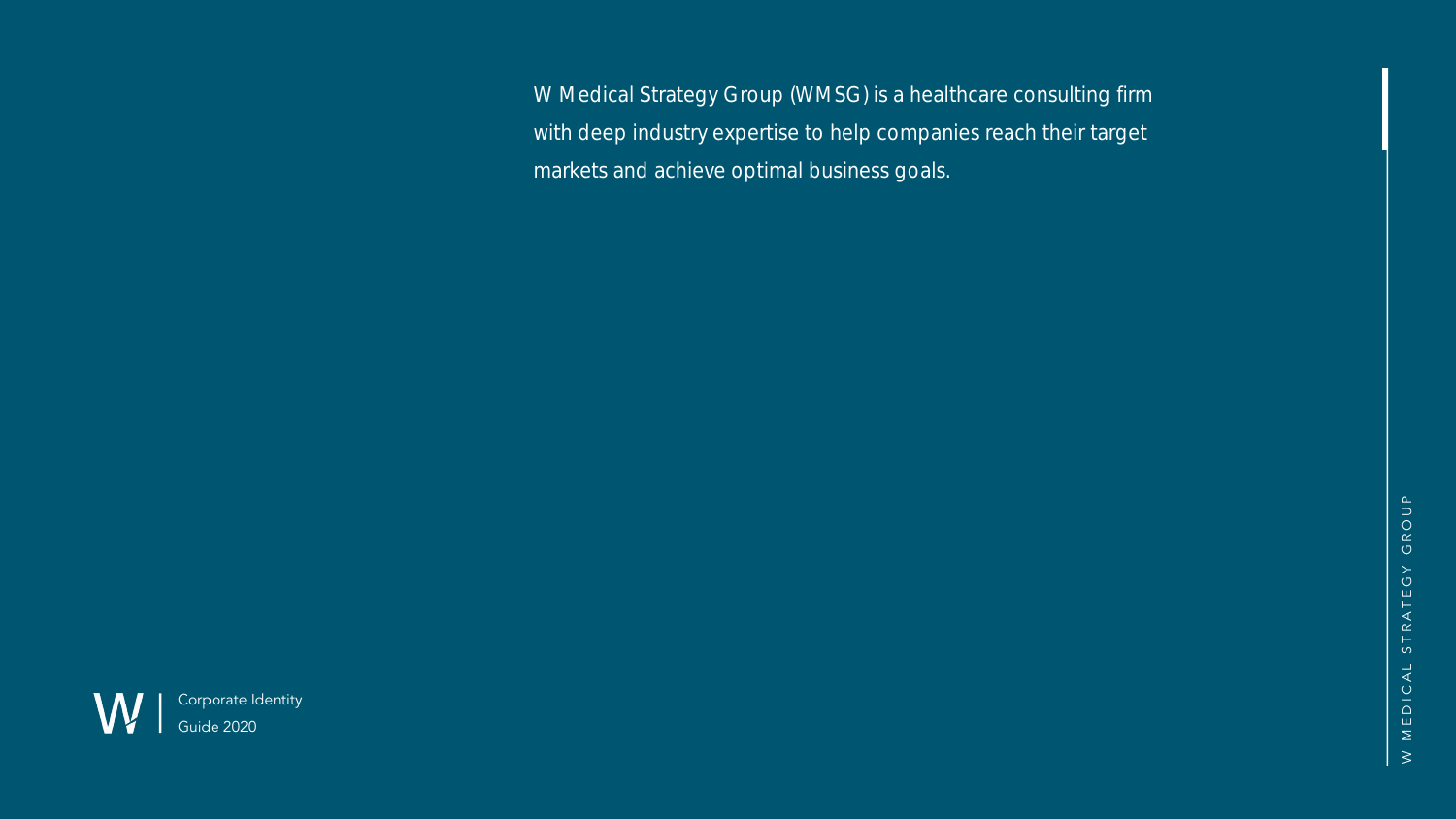### Brand Inspiration

Founded in 2014, W Medical Strategy Group has launched a series of business platforms and consulting services to cover the entire healthcare value chain with the firm's know-how in cross-border exploration and effective value creation.

With W's strong network and comprehensive knowledge in cross-pacific business collaboration of East Asia and the U.S., the firm enables companies to maximize their potential by offering far-sighted analysis, in-depth research, and rapid real-time advice.

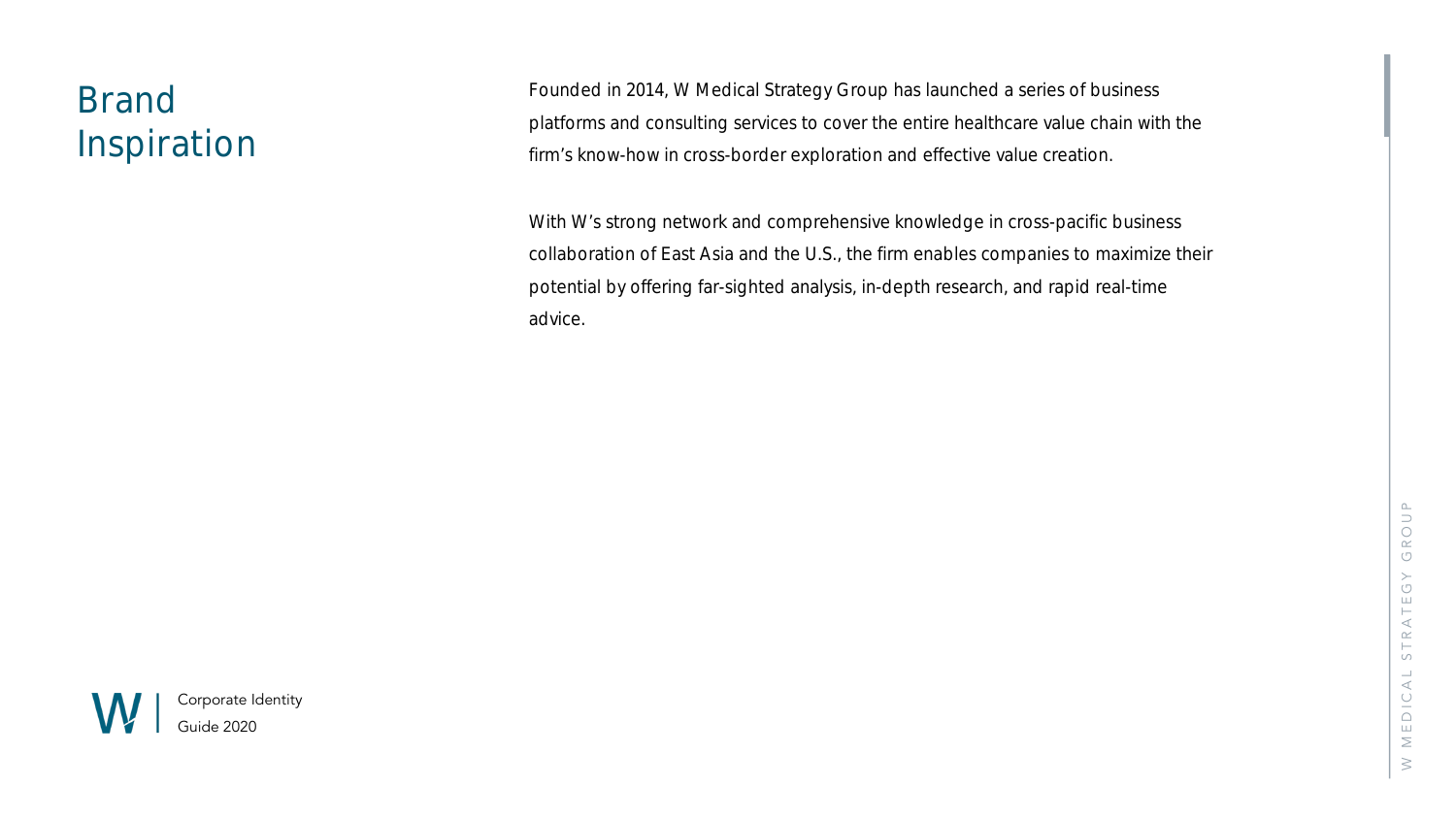### **Mission** Statement

Our mission is to provide solutions to improve human health and the global healthcare paradigm. With our expertise in cross-border healthcare business strategies, we are the trusted partner for companies in the healthcare and life sciences industry to maximize potential and to set successful global footsteps.

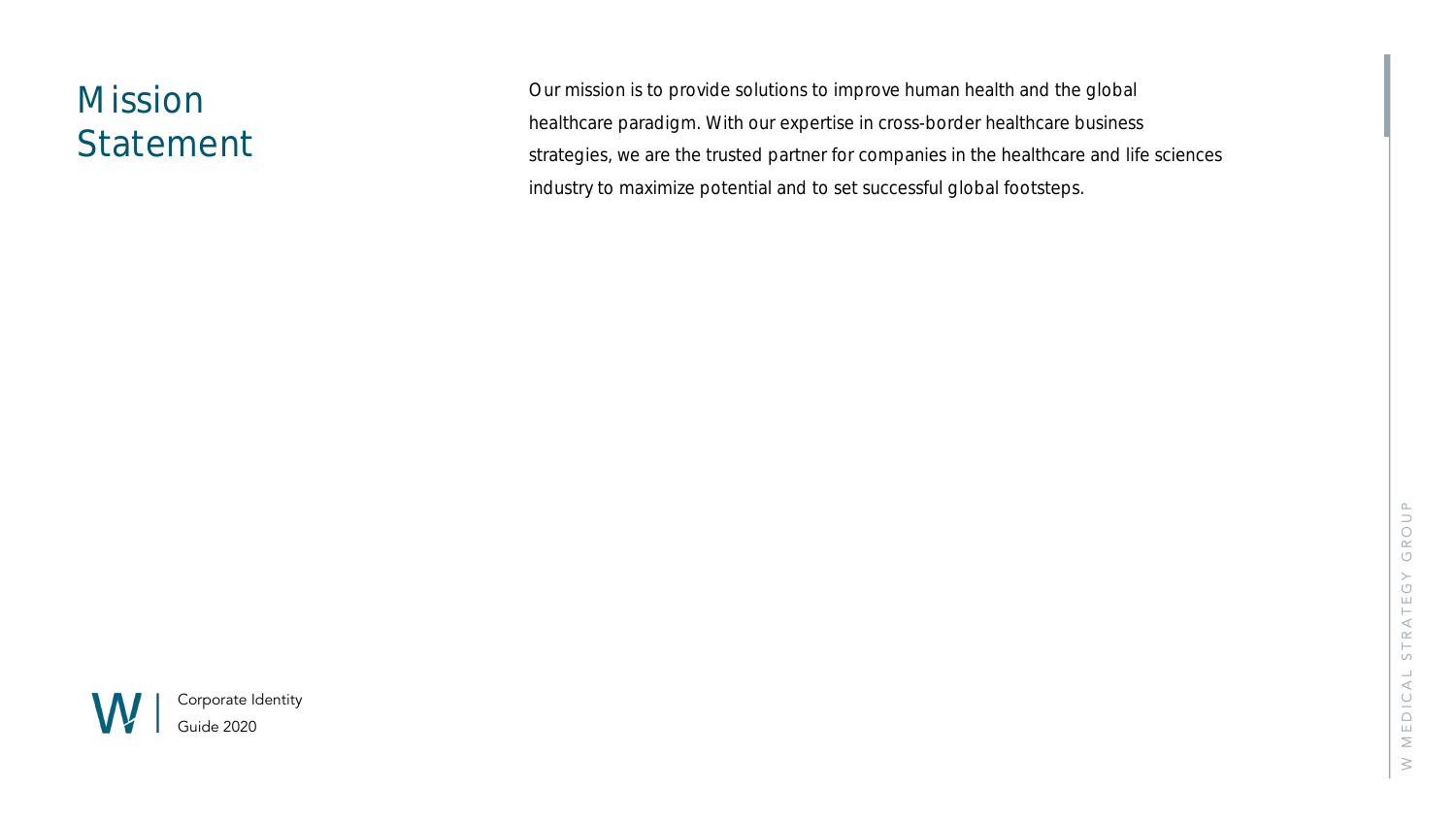### **Motto**

# First Mover and Best Connector to Improve Human Health

Ultimate business collaborator transforming the cross -border healthcare industry

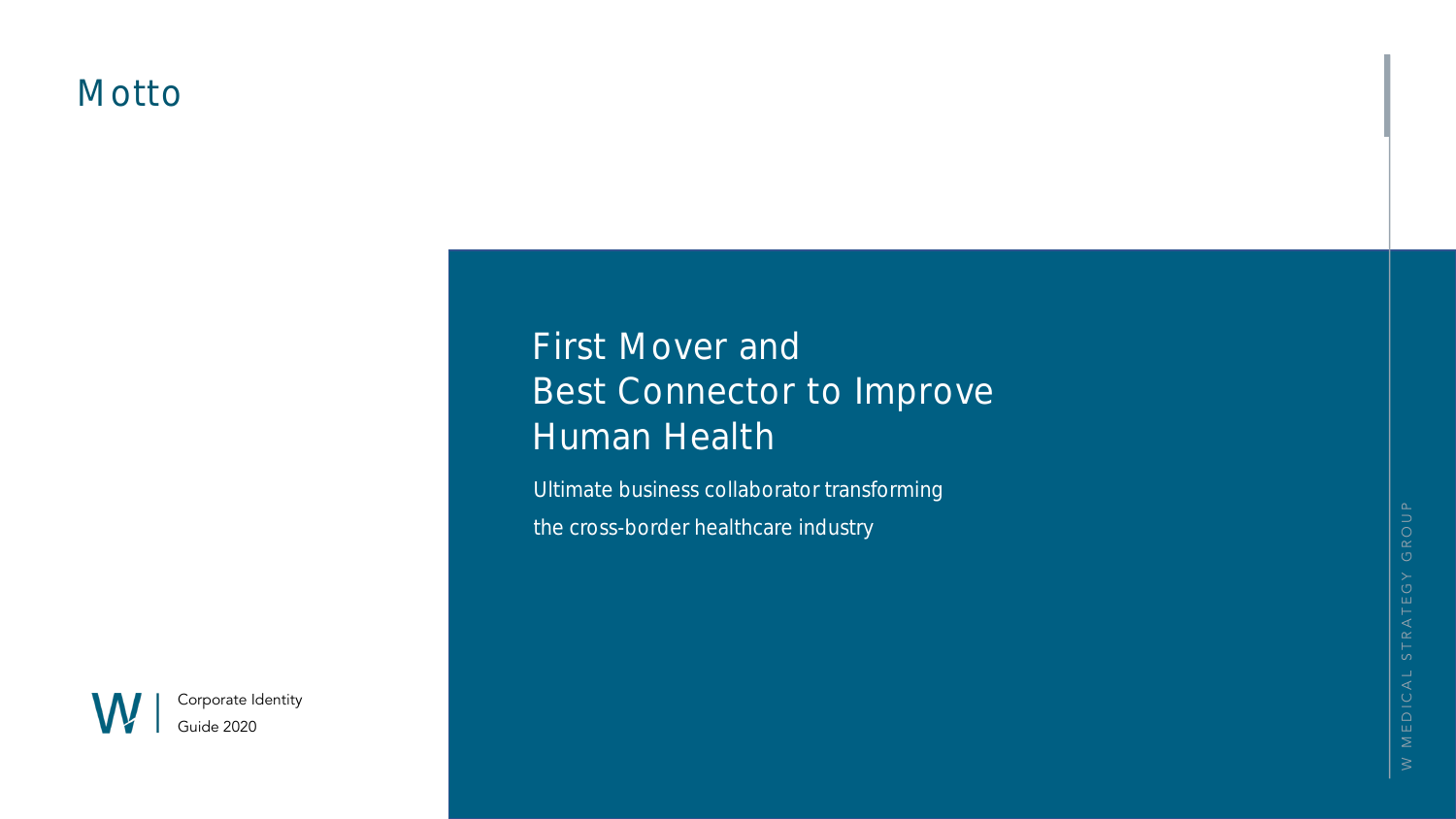### Brand Platform

### CONSULTING

Our team of 150+ consultants, advisors and staff are dedicated to serve our international clients by promoting cross-border collaboration for the Asia-US markets and focus on the most critical issues and opportunities in the competitive healthcare fields.

#### MEDIA

WMSG's media division is comprised of World Asian Medical Journal(WAMJ), a quarterly publication featuring cutting-edge healthcare industry news, trends and leadership, and New York Health Forum(NYHF), a biannual New York-based networking event connecting international healthcare and biopharma executives to discuss rising issues affecting the industry.

#### **DISTRIBUTION**

greenalley is the U.S based full-service skincare distribution platform, introducing safe and innovative natural beauty brands and solutions to the U.S. marketplace and consumers through direct online sales and retail chains nationwide.







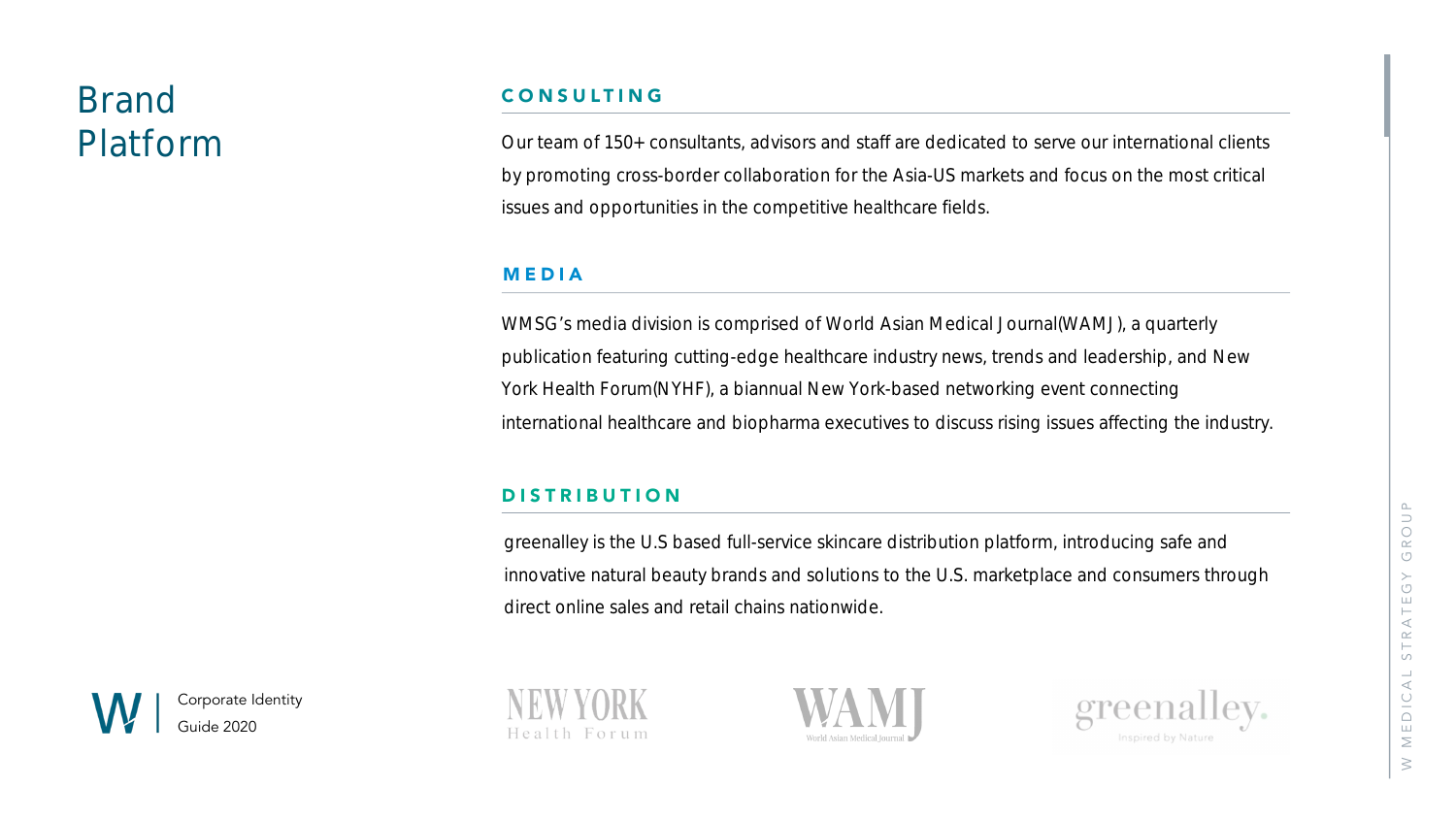### What Does W Communicate To The World?

W embodies the W Medical Strategy Group's culture of cooperation and collaboration for the 'whole healthcare for the betterment of humanity' a concept that is deeply ingrained in its corporate philosophy.

W also represents unparalleled expertise in Asia and U.S. markets, providing solutions for global stakeholders based on scientific knowledge and total value creation.

Corporate Identity Guide 2020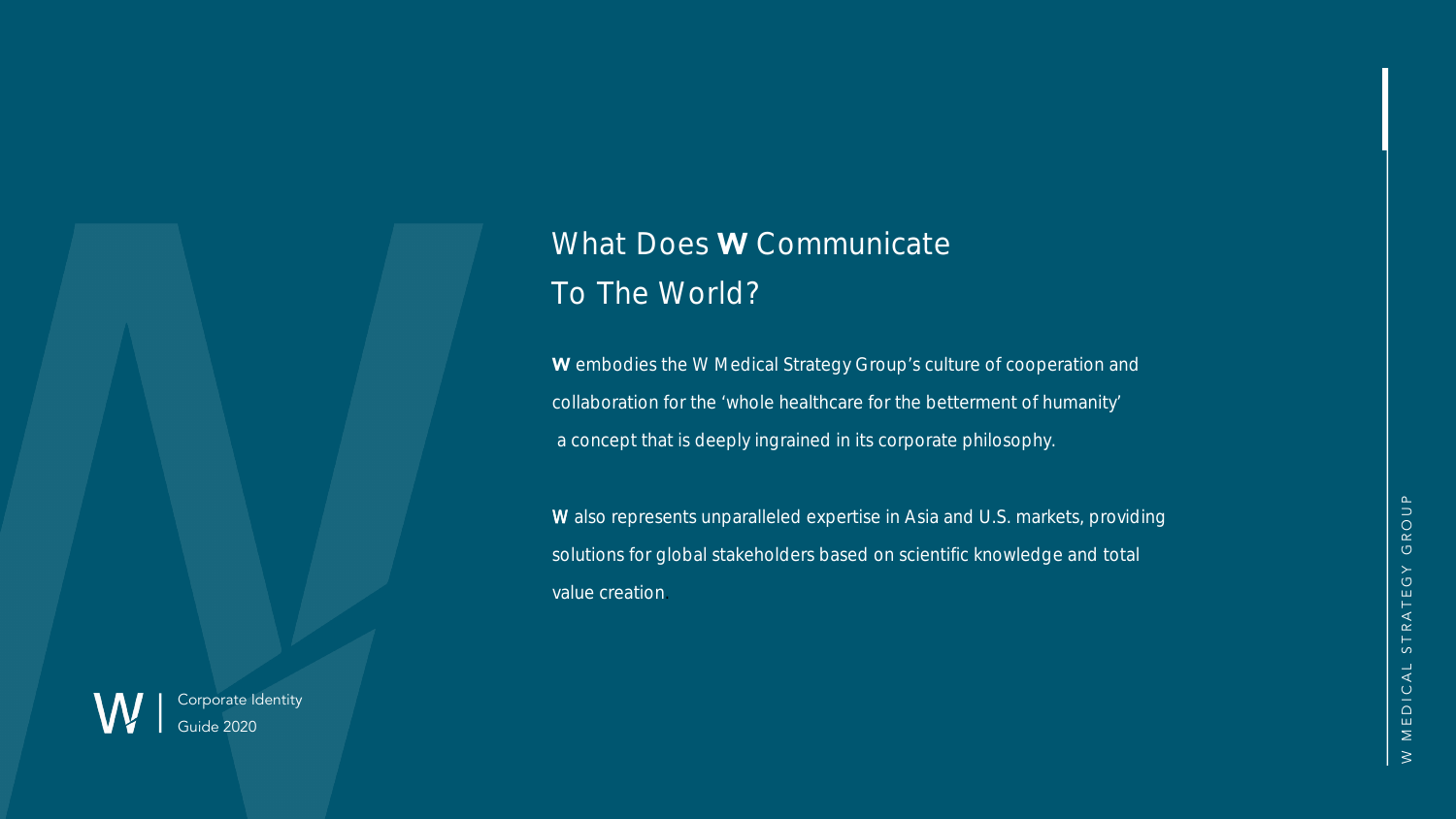

MAIN LOGO



SECONDARY LOGO ALTERNATE LOGO





POSITIVE LOGO NEGATIVE LOGO





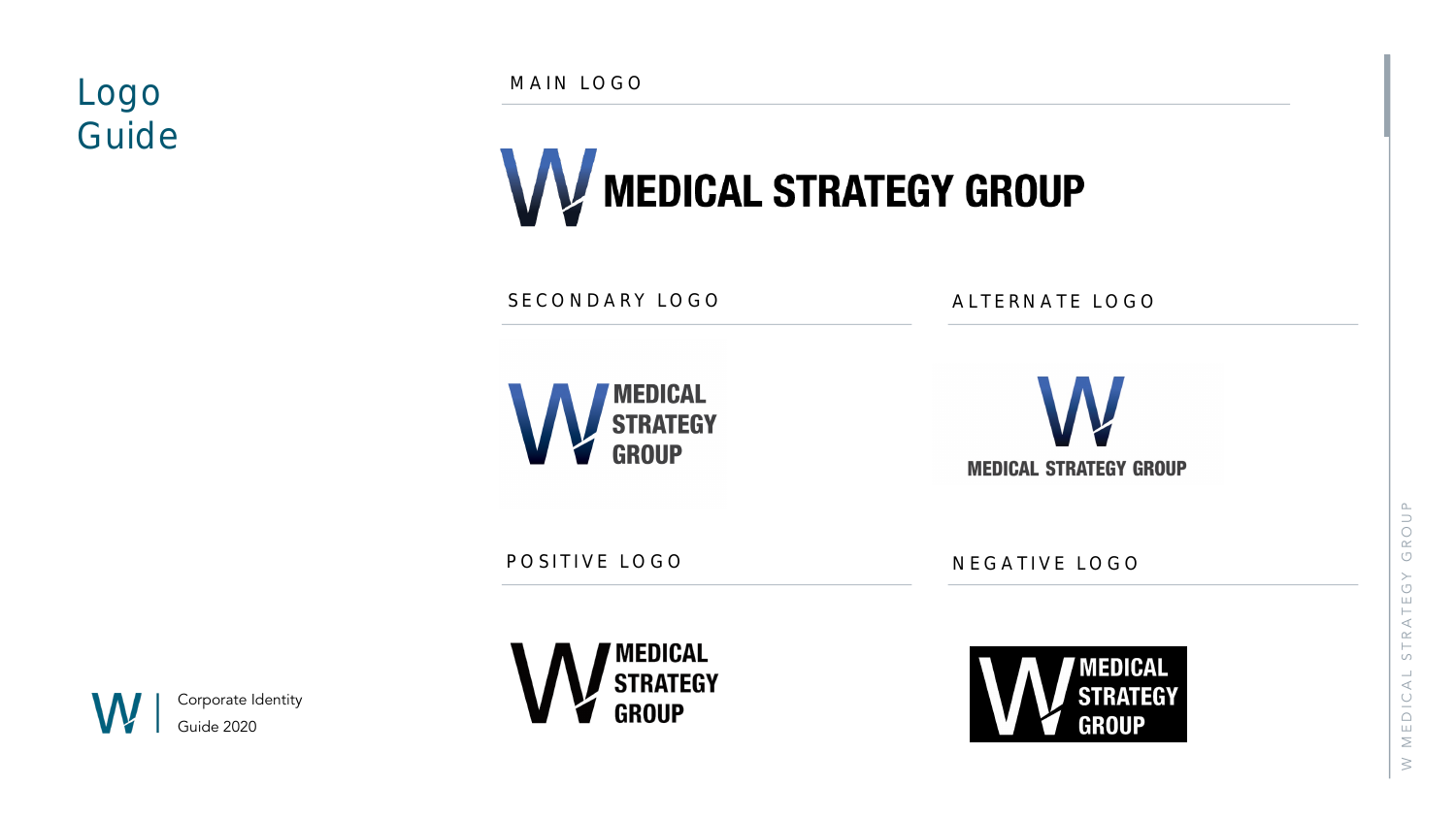## Color Scheme

The color blue often represents traits associated with credibility, trust, knowledge, power, professional dignity, cleanliness, calm and focus. Blue is favored by government entities and medical firms for its authoritative appeal and ability to evoke success and security. The color green reflects healing, tranquility, freshness, and nature, which are qualities highly valued in our company.

Corporate Identity Guide 2020

#### PRIMARY COLOR

Color is an essential component in visualizing WMSG's identity and standardizing communications.



### SECONDARY COLOR

The secondary color palette provides visual variety across print and digital materials. It is used with less frequency to add accents or flourishes to our designs. Tints of these colors are appropriately used to keep the accents subtle.